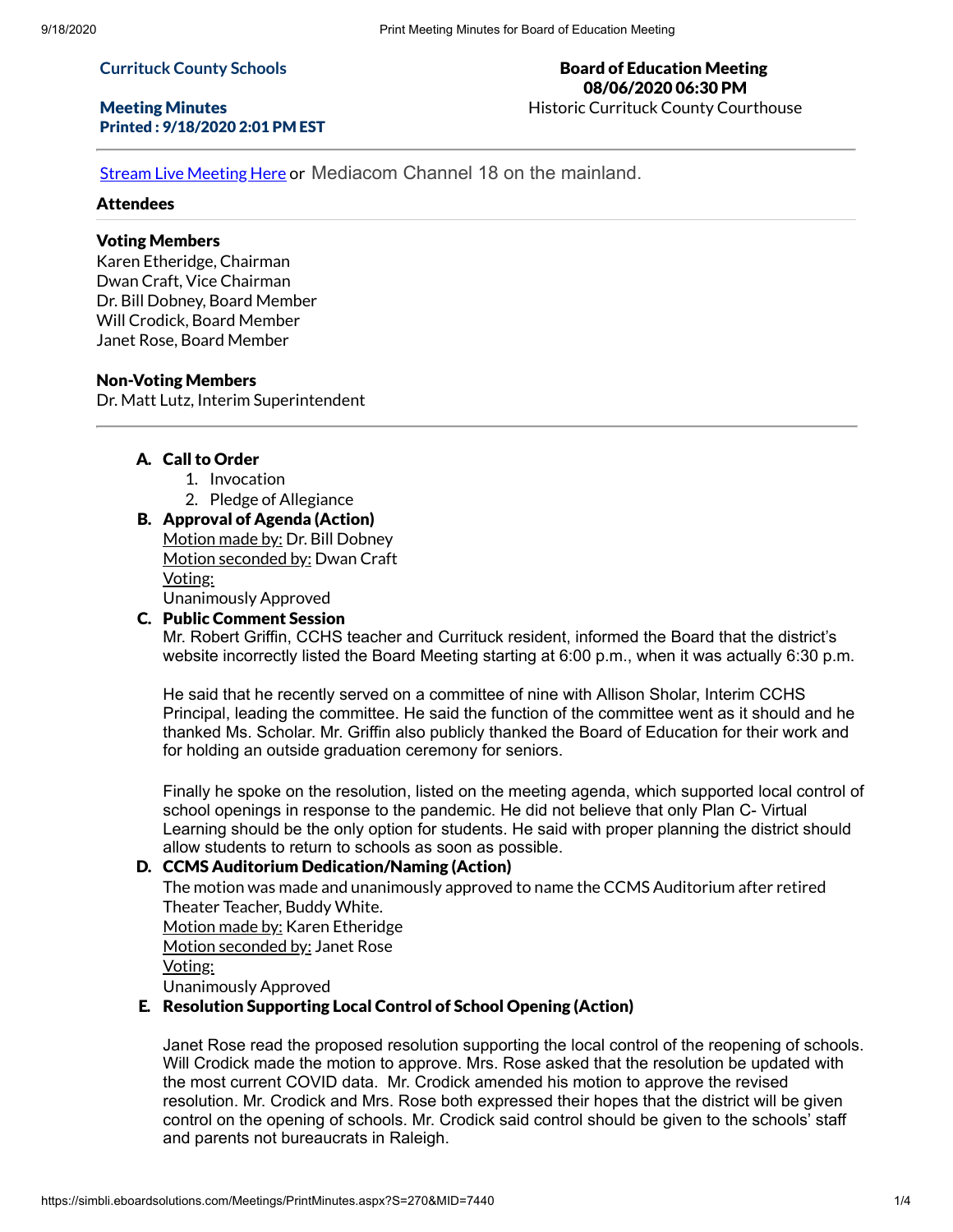Dr. Dobney noted that the district's students will have access to the internet and question that particular language in the resolution. Mr. Crodick and Dr. Lutz said the internet service in the County was not perfect and devices were not currently available to all students in need. At a cost the district is providing devices and services to students ro provide an education. Motion made by: Will Crodick

Motion seconded by: Dwan Craft

Voting:

Unanimously Approved

# F. Capital Budget and Improvements (Action)

At a meeting in June, it was noted the the Capital Budget Fund balance was \$644,260. Dr. Lutz said he though it was the amount in the General Fund perhaps the Board though so as week. After checking it was realized there was more funds in the Capital Budget Fund, it was determine to reduce the balance. Dr. Lutz provided a list of items that will be repaired or purchased: \$32,000 wrestling mats; \$106,544 maintenance contingency carryover (\$50,000 mobile unit set up, \$33,000 mobile unit furniture and \$23,000 scoreboards); \$75,000 technology bulk purchases carryover; \$195,000 track resurfacing.

Dr. Lutz explained that these items were removed from the initial Capital Budget. Due to COVID and funding concerns, the County Government asked the school district to reduce the budget by \$140,000.

He also explained that federal funds had been used to purchase technology items, so the district would like to keep \$75,000 to \$100,000 in the Capital Budget for technology and \$150,000 for major repairs - leaving a balance of \$235,715.

Mr. Crodick was thankful that Dr. Lutz recognized the large balance and acted on reducing it. He added that he had spoke about the funds in the Capital Budget for a some time and that it was not necessary to hold the funds but rather spend the funds to address the needs of the district. Motion made by: Will Crodick

Motion seconded by: Dwan Craft Voting:

Unanimously Approved

# G. Consent Agenda (Action)

Motion made by: Dr. Bill Dobney Motion seconded by: Dwan Craft Voting:

Unanimously Approved

- 1. Personnel Report Dated August 6, 2020
	- a. Leave Report Confidential
- 2. Banking Reconciliation
- 3. June 25, 2020 Closed Session Minutes
- 4. June 25, 2020 Board Meeting Minutes
- 5. July 27, 2020 Special Meeting Minutes
- 6. Budget Amendments:
	- a. Informational Only -dated 6/30/2020
- 7. Title I Plan
- 8. Revision of Policy 6430 Purchasing Requirements for Equipment, Materials and Supplies
- 9. 1st Reading of Revised and New Spring Policy Update
	- a. 1320 Title I Parent & Family Engagement
	- b. 1610/7800 Professional & Staff Development
	- c. 3460 Graduation Requirements
	- d. 4110 Immunization & Health Requirements for School Admission
	- e. 4120 Domicile or Residence Requirements
	- f. 4230 Communciable Diseases- Students
	- g. 4270/6145 Concussion & Head Injury
	- h. 7240 Drug Free & Alcohol Free Workplace
	- i. 7241 Drug & Alcohol Testing of Commercial Vehicle Operators
	- j. 7503 Teleworking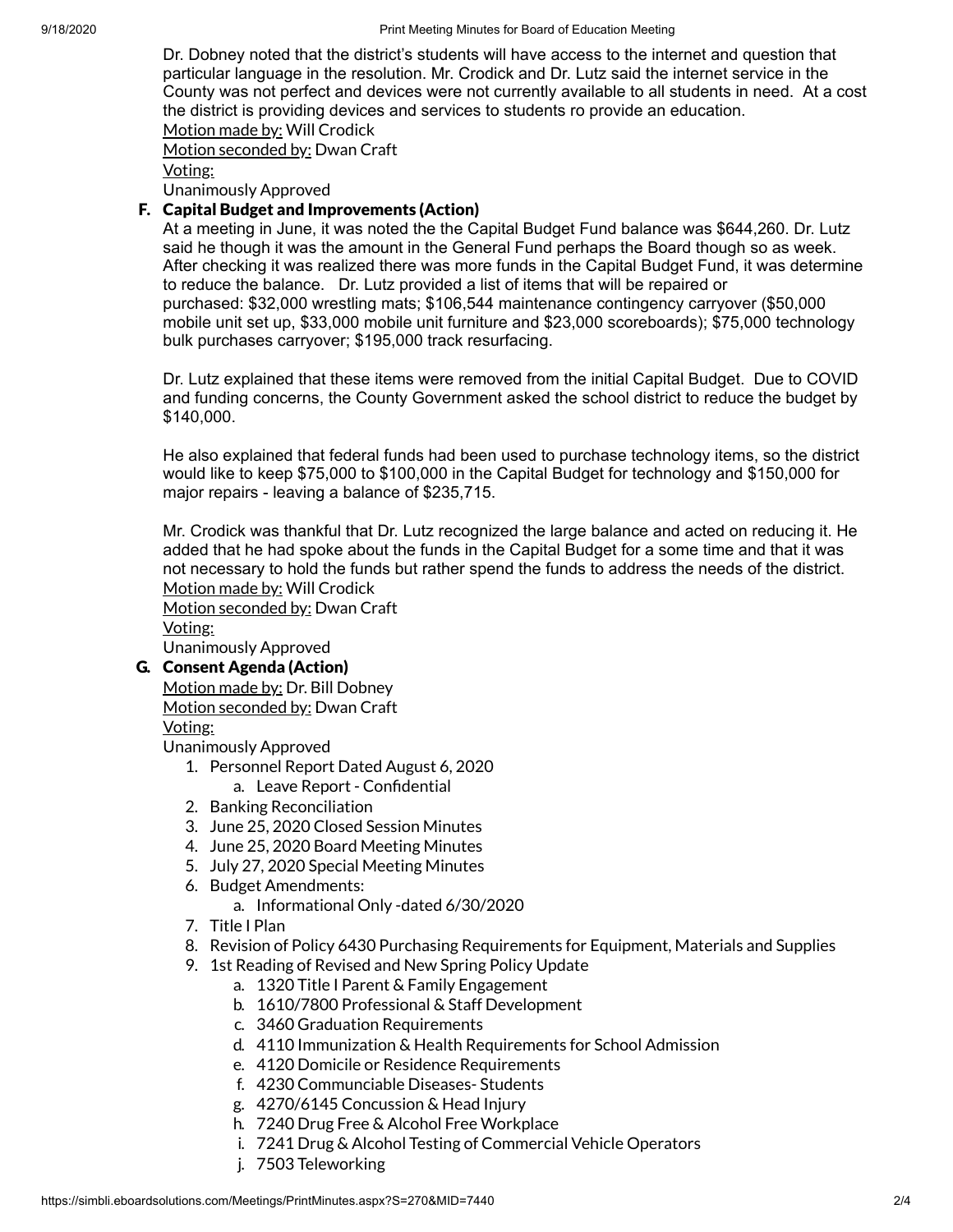9/18/2020 **Print Meeting Minutes for Board of Education Meeting** 

- k. 7560 Permitted Salary Deductions or Absences and Discipline of Certain Exempt Employees
- 10. 1st Reading of Revised and New Title IX Policies
	- a. 1710 Discrimination & Harassment Prohibited by Federal Law
	- b. 1720 Title IX Nondiscrimination on the Basis of Sex
	- c. 1725 Title IX Sexual Harassment Prohibited Conduct & Reporting Process
	- d. 1726 Title IX Sexual Harassment & Grievance Process
	- e. 1730 Nondiscrimination on the Basis of Disabilities
	- f. 4040 Staff-Student Relations
	- g. 4329 Bullying & Harassing Behavior Prohibited
	- h. 4331 Assaults & Threats
	- i. 4340 School-Level Investigations
	- j. 7232 Discrimination & Harassment in the Workplace

# H. Information Items

1. Work Session - September 3, 2020- Knapp Professional Learning Center, 4:00 p.m.

2. Board of Education Meeting- September 3, 2020- Historic Currituck County Courthouse, 6:30 p.m.

3. Superintendent Search Update. Chairman Etheridge thanked Dr. Lutz dor serving as Interim Superintendent and the Return to Lean Plan.

# I. Board Member and Superintendent Comments

Mr. Crodick said that summer was leaving but COVID was still around. As soon as schools open the ripples in the pond will cease. He will try to be positive. He is more fearful of the medicine versus the pandemic. He hopes everyone does well with the virtual learning and that it is not needed very long.

Mrs. Rose wished all of the graduates the best on their new adventures. She thanked all of the local business for the student scholarships. She encouraged parents with question to reach out to the school system.

Dr. Dobney thanked the staff who created the Return to Learn Plan and looks forward to seeing its success.

Mrs. Craft gave staff and student words of encouragement.

Dr. Lutz said it was unprecedented time and he looks forward to get students back in the school buildings. A ribbon cutting ceremony for the new CCHS green house will take place as soon as the old one is demolished.

Chairman Etheridge read a letter from the Office of State Superintendent Mark Johnson. She said that the email summed up her thoughts as far as what the schools are facing. She reiterated that parents should contact the schools for help.

# J. Adjourn Meeting (Action)

Motion made by: Janet Rose Motion seconded by: Karen Etheridge Voting: Unanimously Approved

https://simbli.eboardsolutions.com/Meetings/PrintMinutes.aspx?S=270&MID=7440 3/4